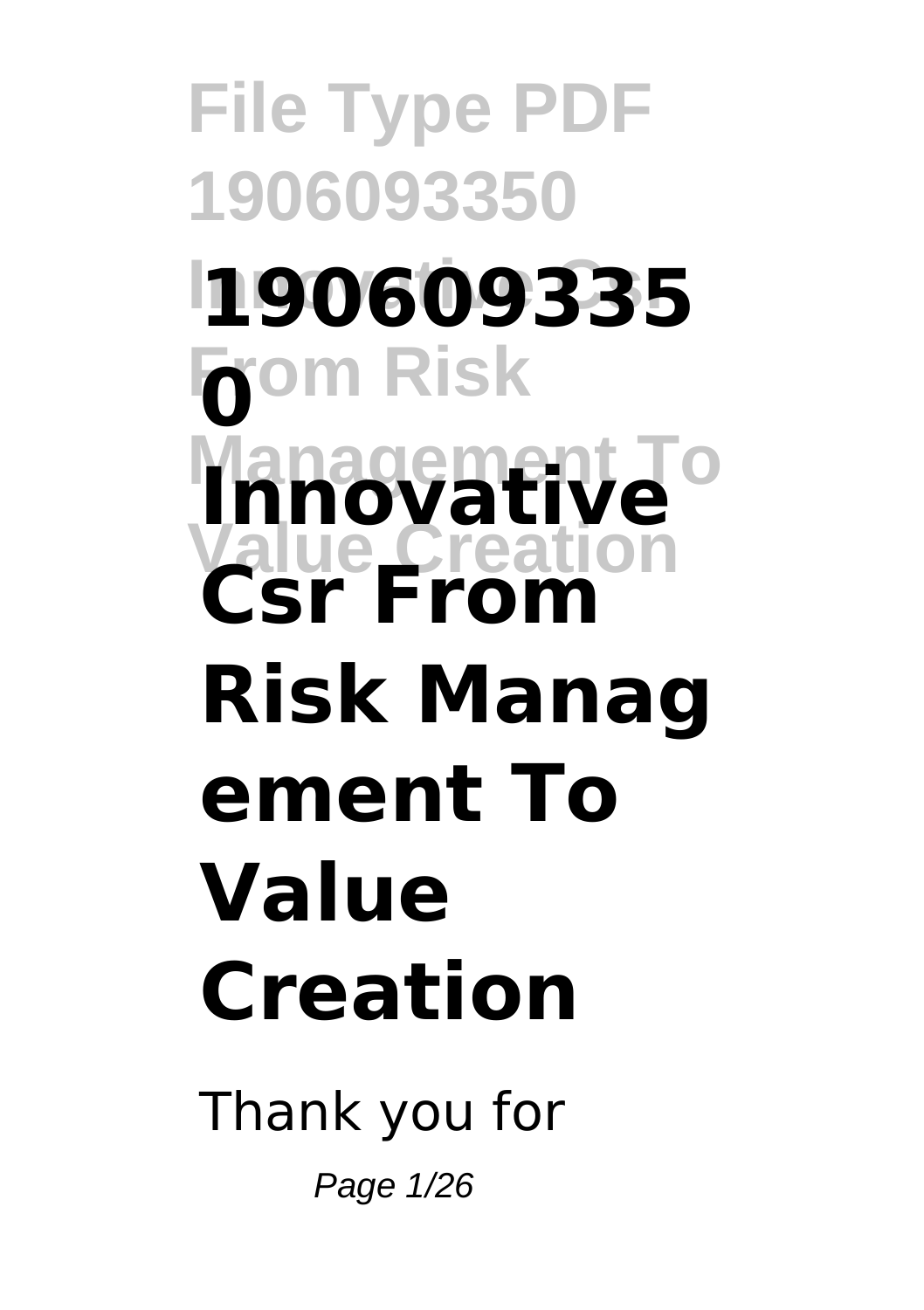**File Type PDF 1906093350 reading tive Csr From Risk innovative csr from risk nent To management to 1906093350 value creation**. Maybe you have knowledge that, people have look hundreds times for their chosen books like this 1906093350 innovative csr from Page 2/26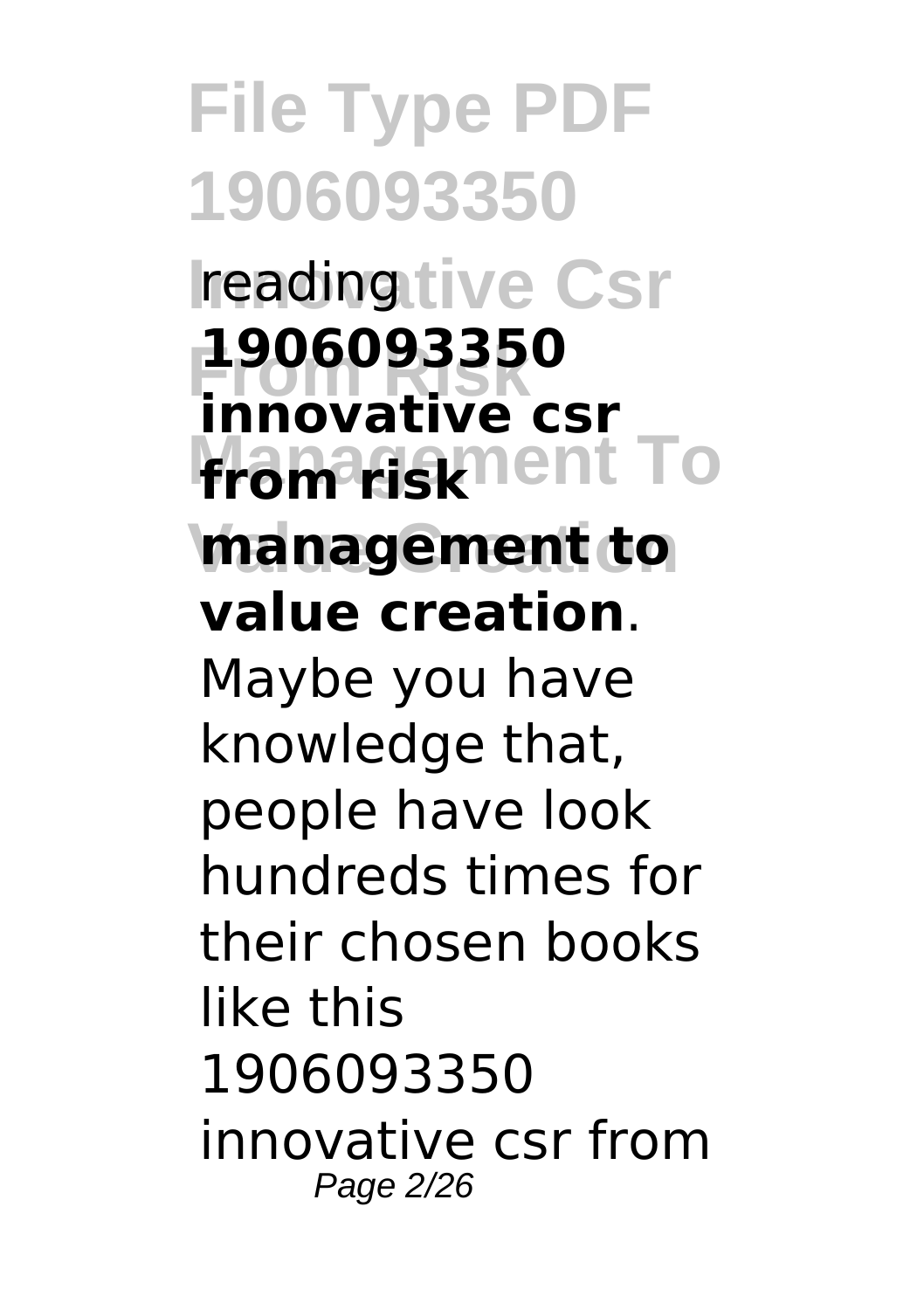**Irisk management** to value creation, **Management Townloads. Rather thanation** but end up in reading a good book with a cup of coffee in the afternoon, instead they cope with some malicious virus inside their desktop computer.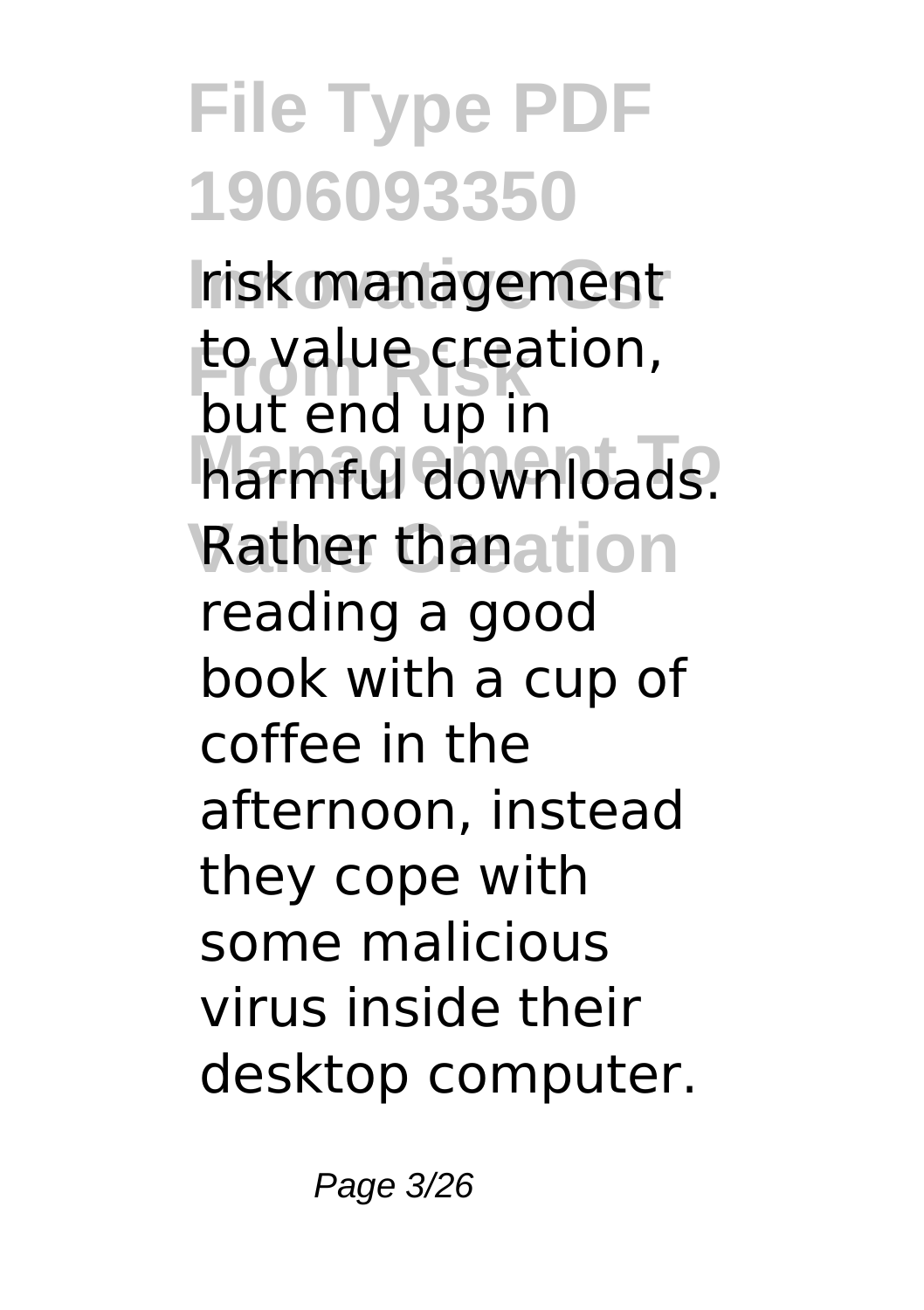**File Type PDF 1906093350 1906093350 Csr innovative csr from Management To** to value creation is available in our n risk management book collection an online access to it is set as public so you can download it instantly. Our book servers saves in multiple locations, allowing you to get the most Page 4/26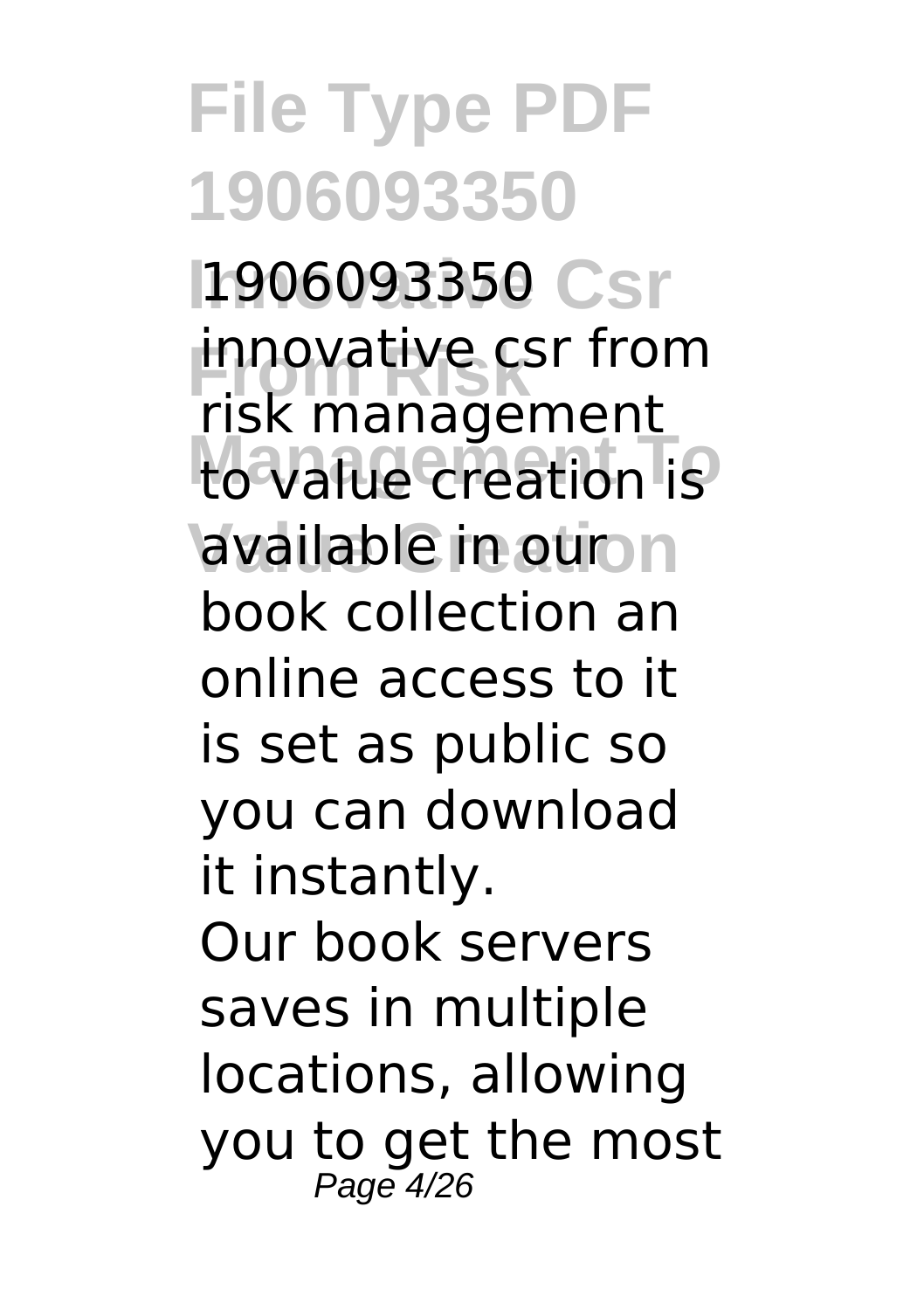less latency time to download any of *Management* To Kindly say, the on our books like this 1906093350 innovative csr from risk management to value creation is universally compatible with any devices to read

1906093350 Page 5/26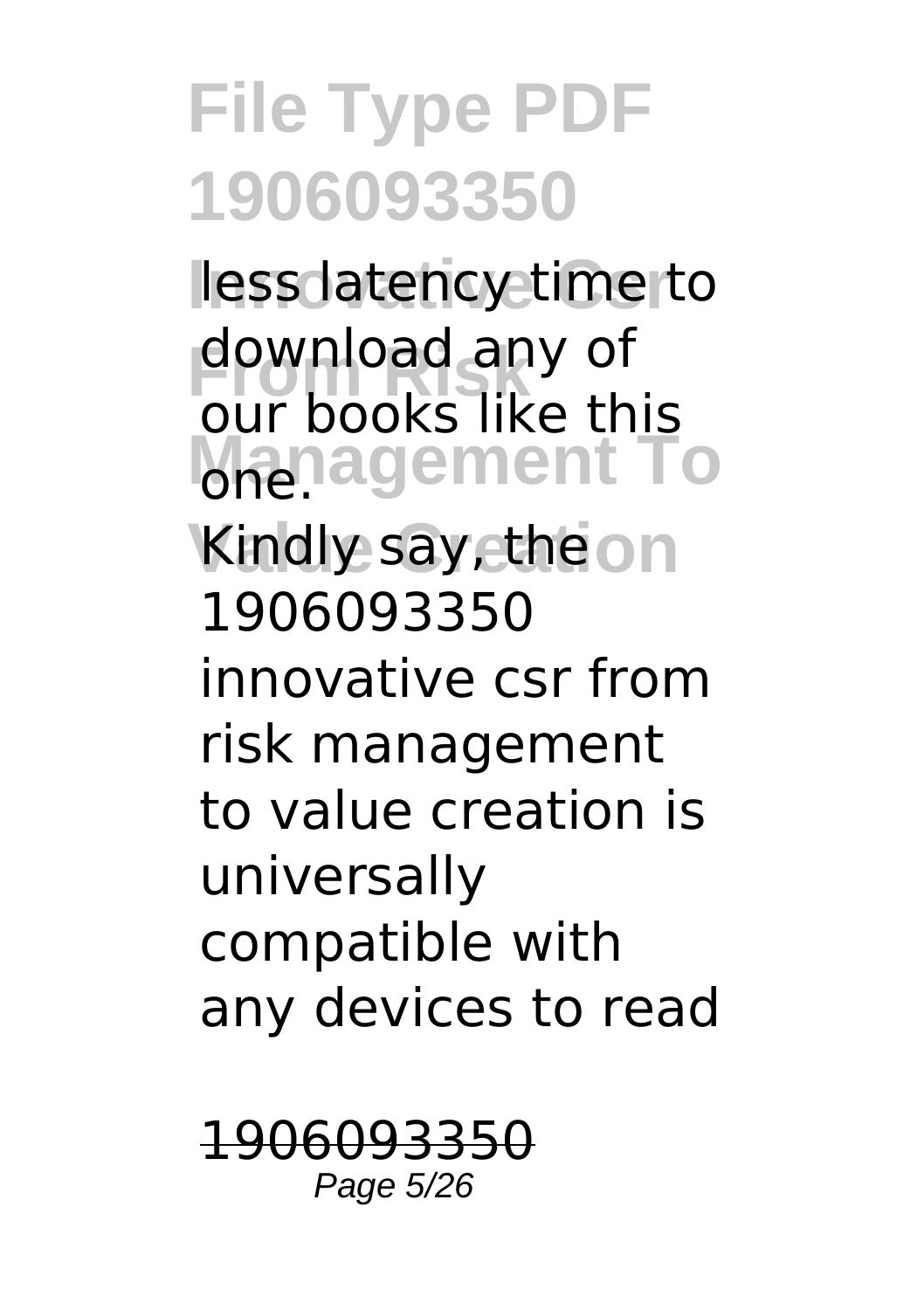**Innovative Csr** Innovative Csr **From Risk** Trinseo (NYSE: **TSE), a globant To** materials company From Risk and manufacturer of plastics, latex binders and synthetic rubber, announced the release of its 2021 Su ...

Trinseo Releases Page 6/26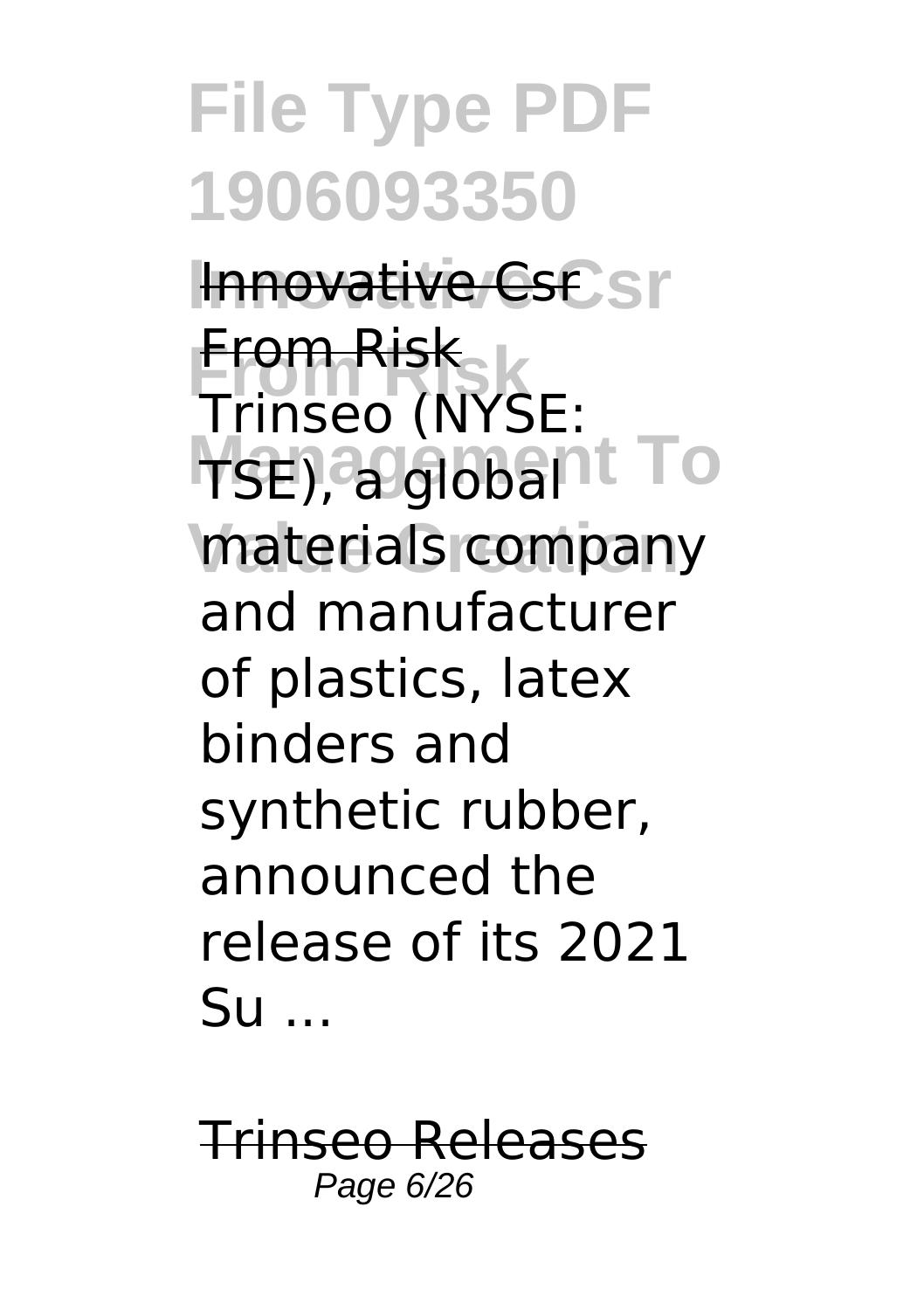l<del>its 11th Annual</del>sr **Sustainability & Responsibility<sup>1</sup>** To **Report Creation** Corporate Social PRNewswire/ - CAE issued its FY21 Annual Activity and Corporate Social Responsibility (CSR) report, a single source of information in key areas ... Page 7/26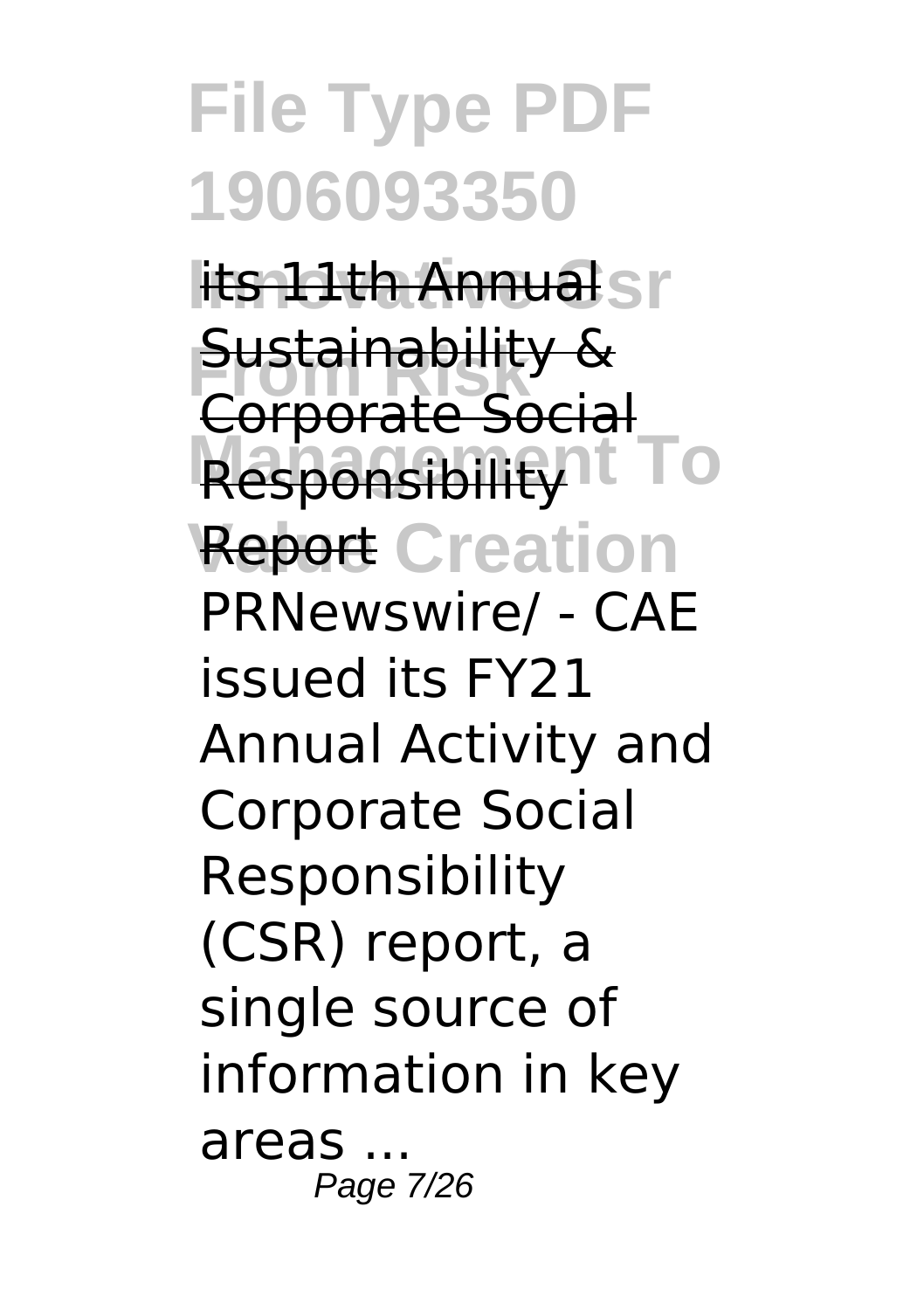**File Type PDF 1906093350 Innovative Csr From Risk** CAE releases its **Activity and ent To Corporate Socialn** FY21 Annual **Responsibility** report "Climate change poses a significant risk for our communities," said Patty Riddlebarger, vice president of corporate social Page 8/26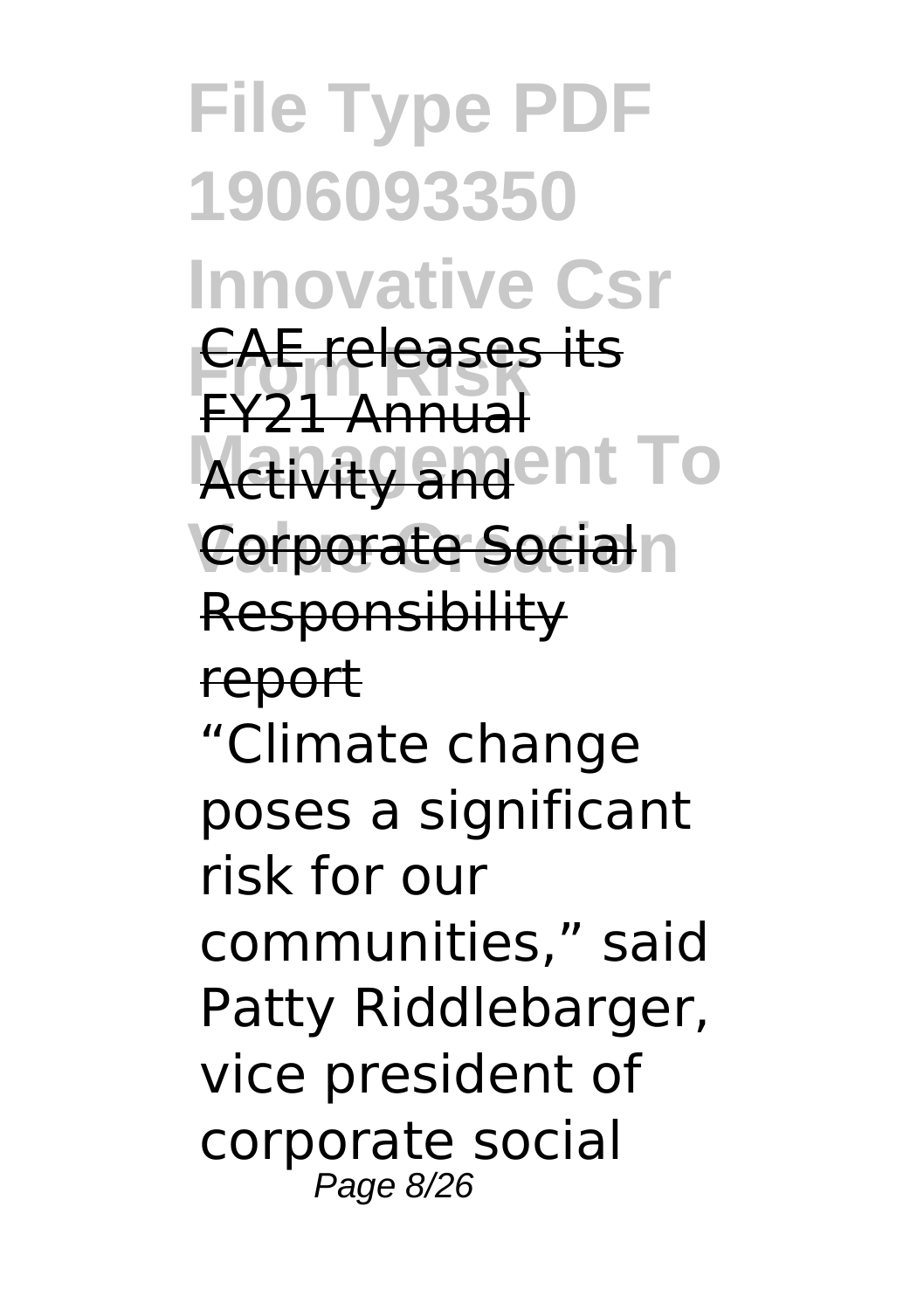**responsibility for r Entergy ... to learn** storm water ... **Value Creation** about innovative

Entergy Sponsors Climate Resiliency Workshop With Loyola University Q3 2021 Earnings CallJul 07, 2021, 8:30 a.m. ETContents: Prepared Remarks Page 9/26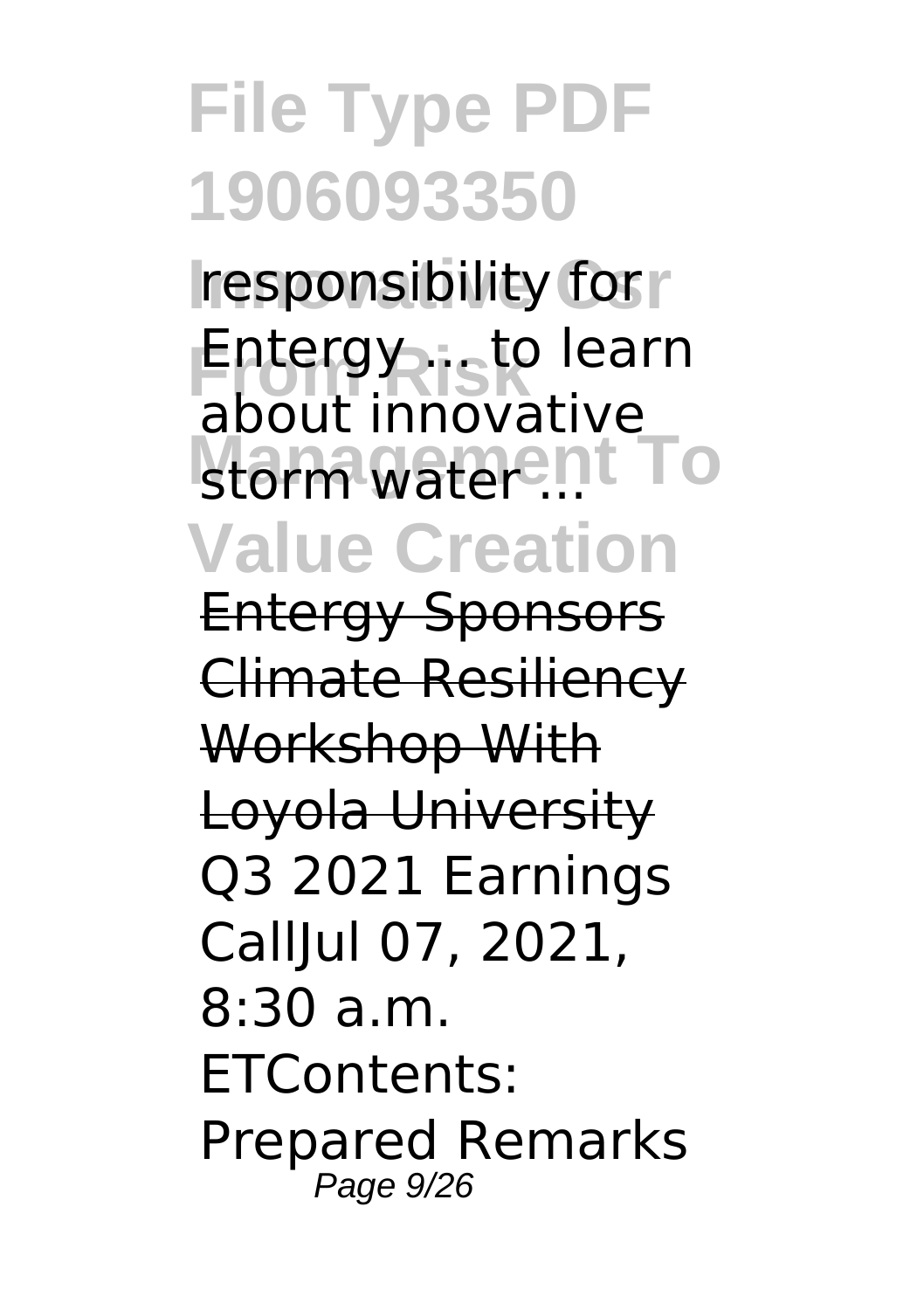**File Type PDF 1906093350 Questions and sr From Risk** Answers Call **Prepared Remarks: OperatorGoodion** Participants morning, everyone, and welcome to the MSC Industrial

MSC Industrial Direct (MSM) Q3 2021 Earnings Call **Transcript** Page 10/26

...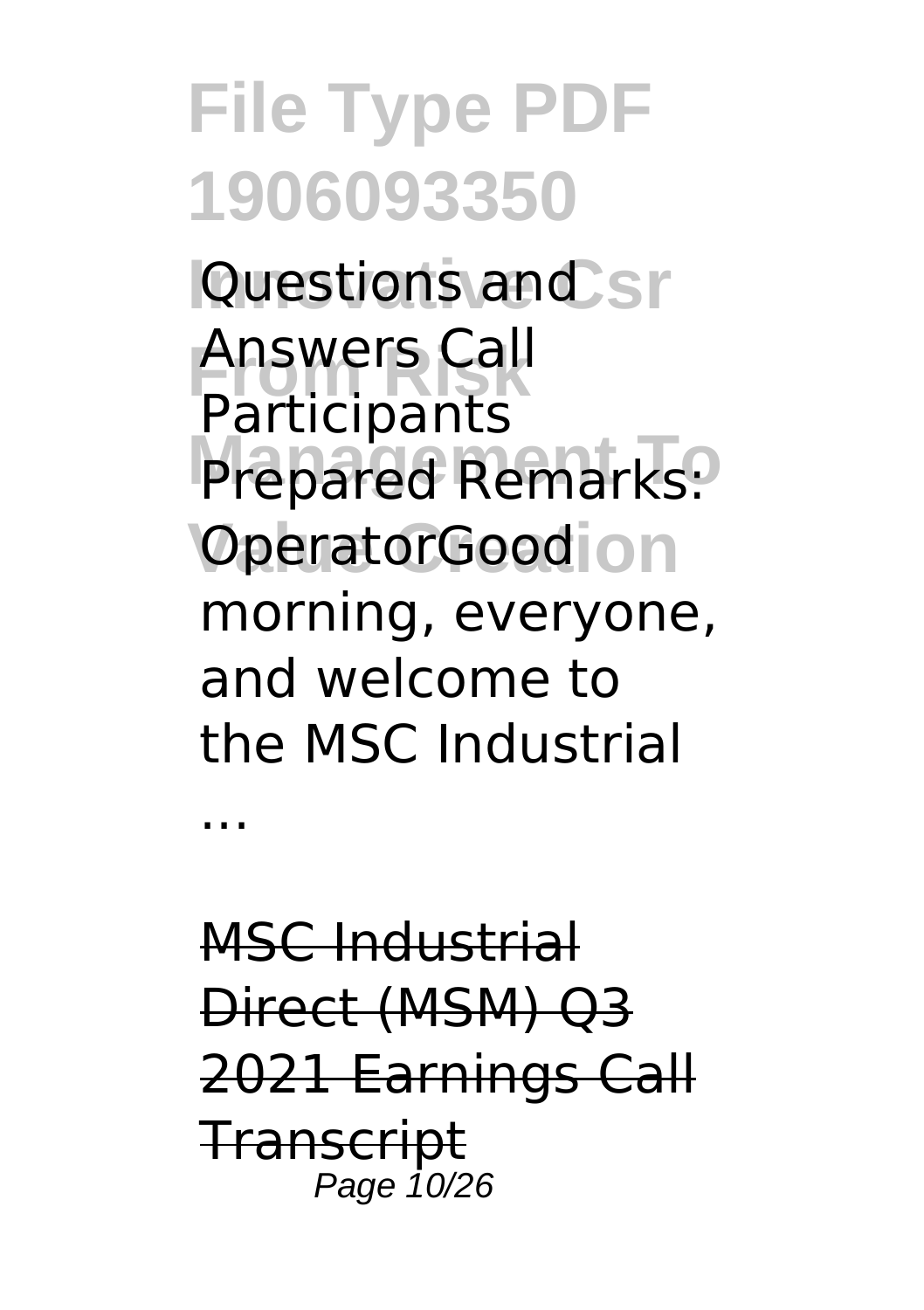**Groupe GM hassr From Risk** launch of Ecofill, the first refillable<sup>To</sup> cosmetics eation announced the dispenser on the market that is 100 per cent traceable.

Groupe GM Introduces Ecofill As Part Of Its Care About Earth initiative Page 11/26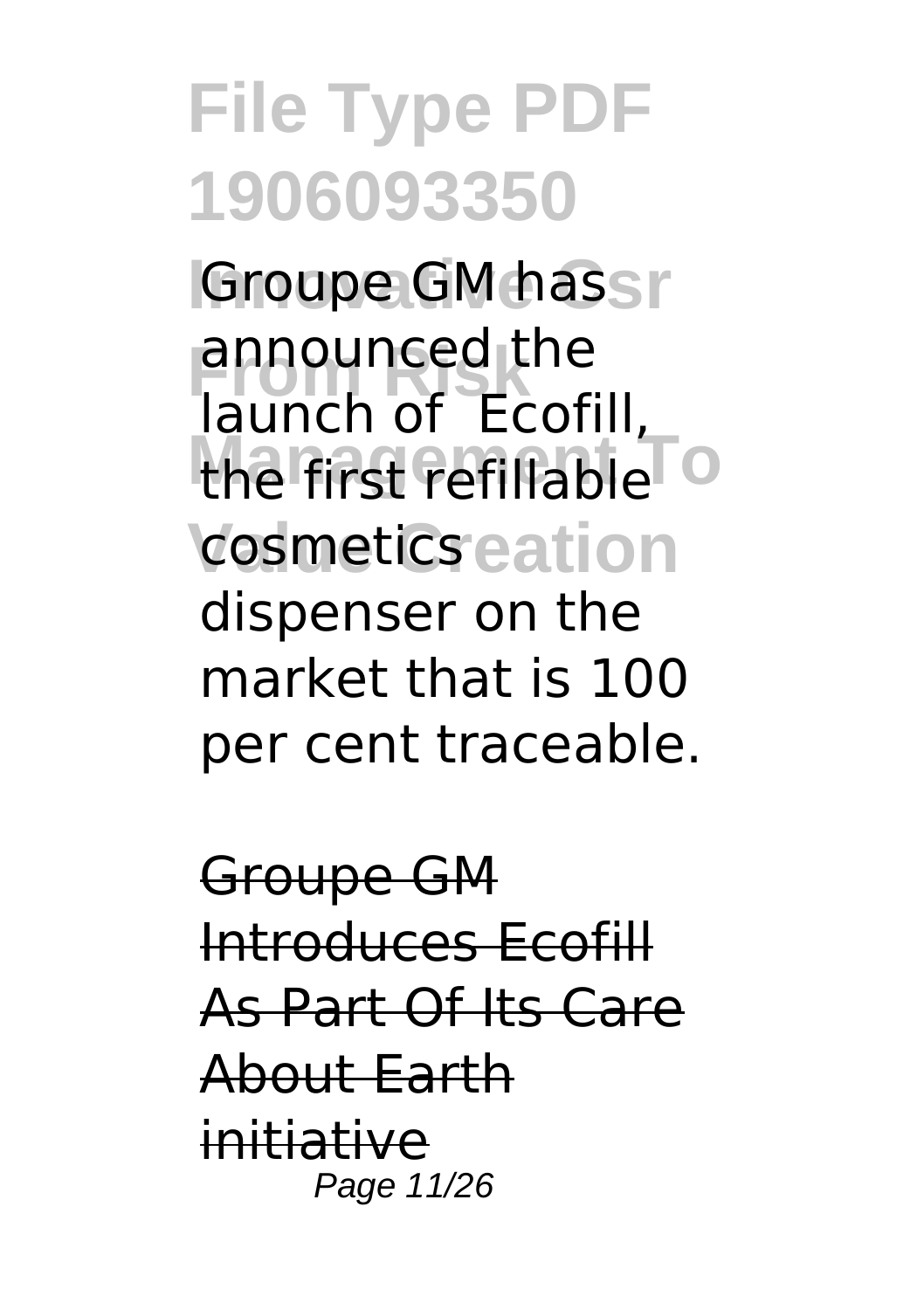**Ifurther embed** sr sustainability<br>*<u>principles</u>* **Company's ent To** businesses and n principles into our evidences our commitment to transparency and corporate social responsibility. The **Sustainability** Report 2020 contains ...

Page 12/26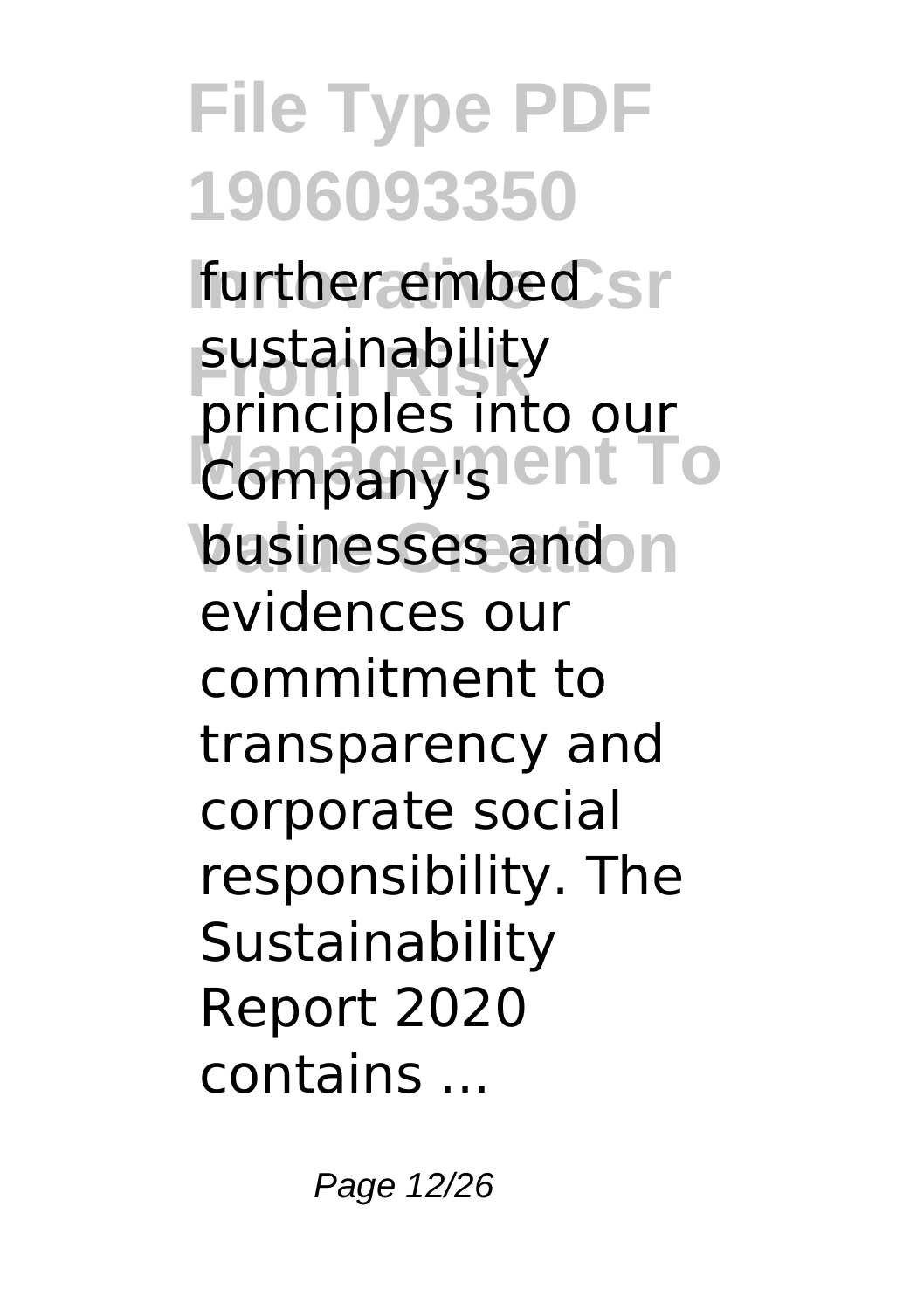**TCS Group Holding PLC: issue of 2020 Report - first To** according to GRIn **Sustainability Standards** The platform will be dedicated to Corporate Social Responsibility (CSR ... Boursa Kuwait has successfully introduced innovative Page 13/26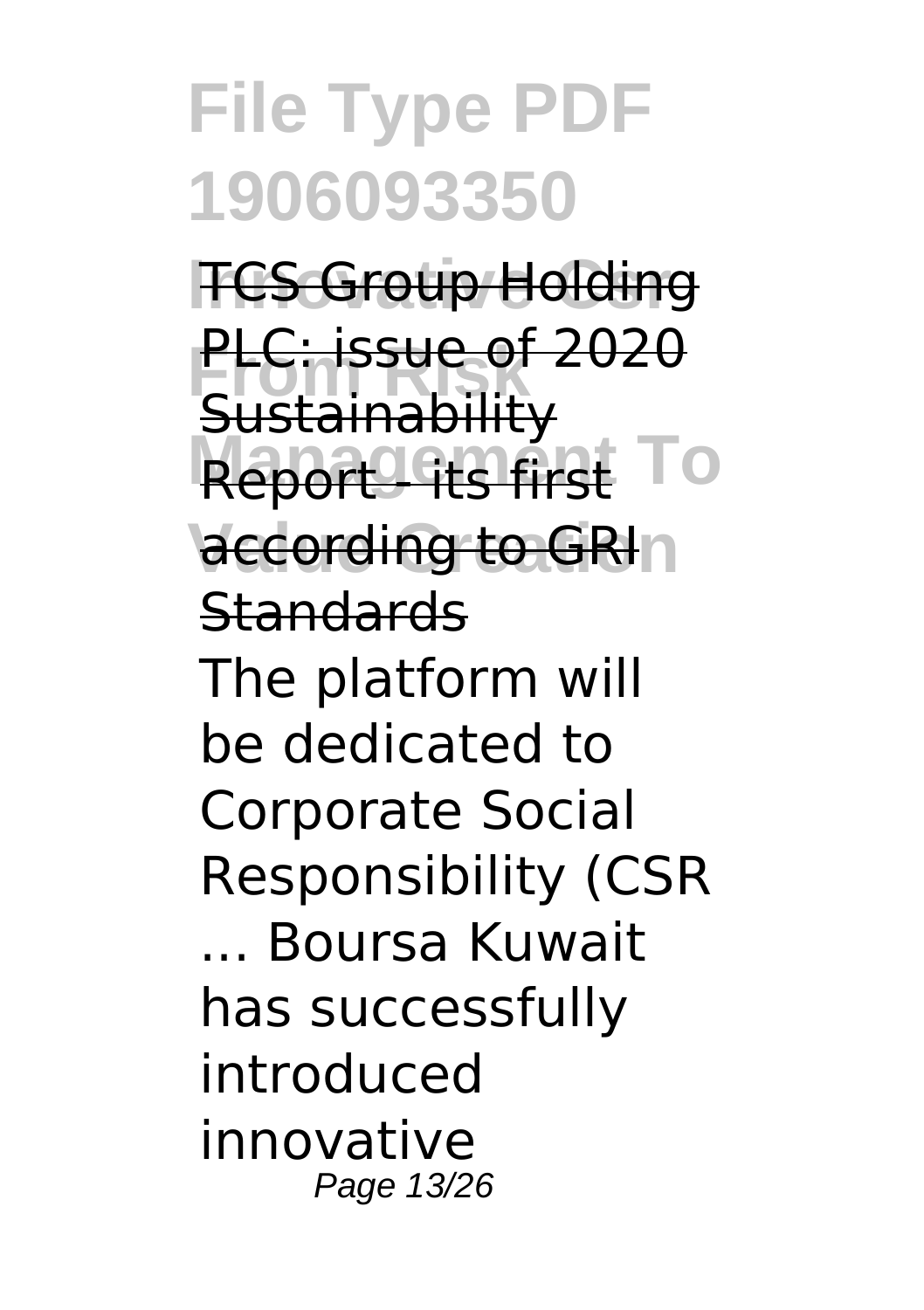investment tools, reinforced<br>transparency, and restructured the **TO market Creation** reinforced

Boursa Kuwait revamps building facilities and installs energyefficient utilities including full color LED video walls and ticker displays Page 14/26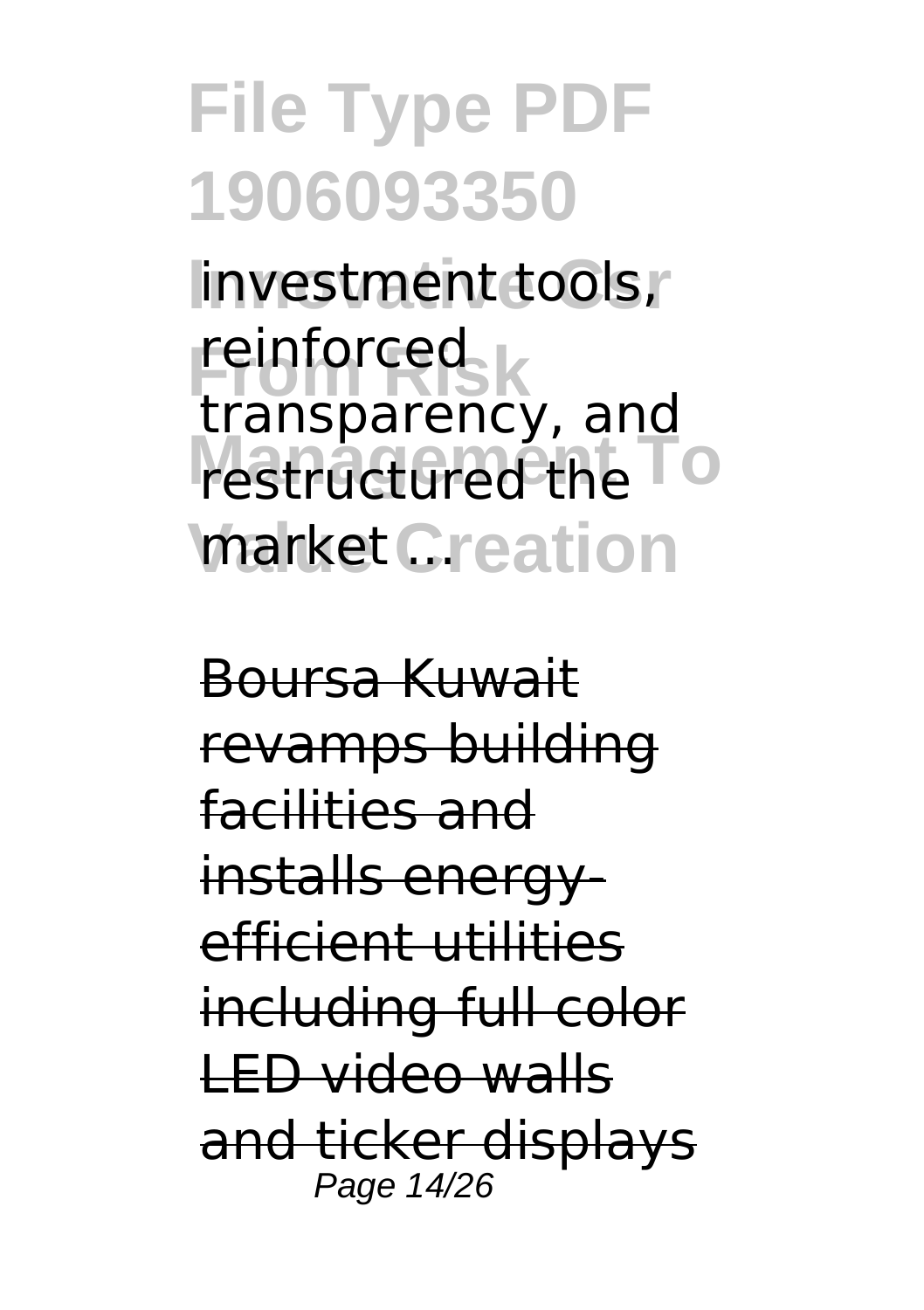In an exclusive sr conversation<br>the Financial **Express Onlinet To** Shridhar Venkat,n conversation with CEO of Akshaya Patra talked about the work they are doing, CSR initiatives, challenges ahead of them and more.

In the post-COVID Page 15/26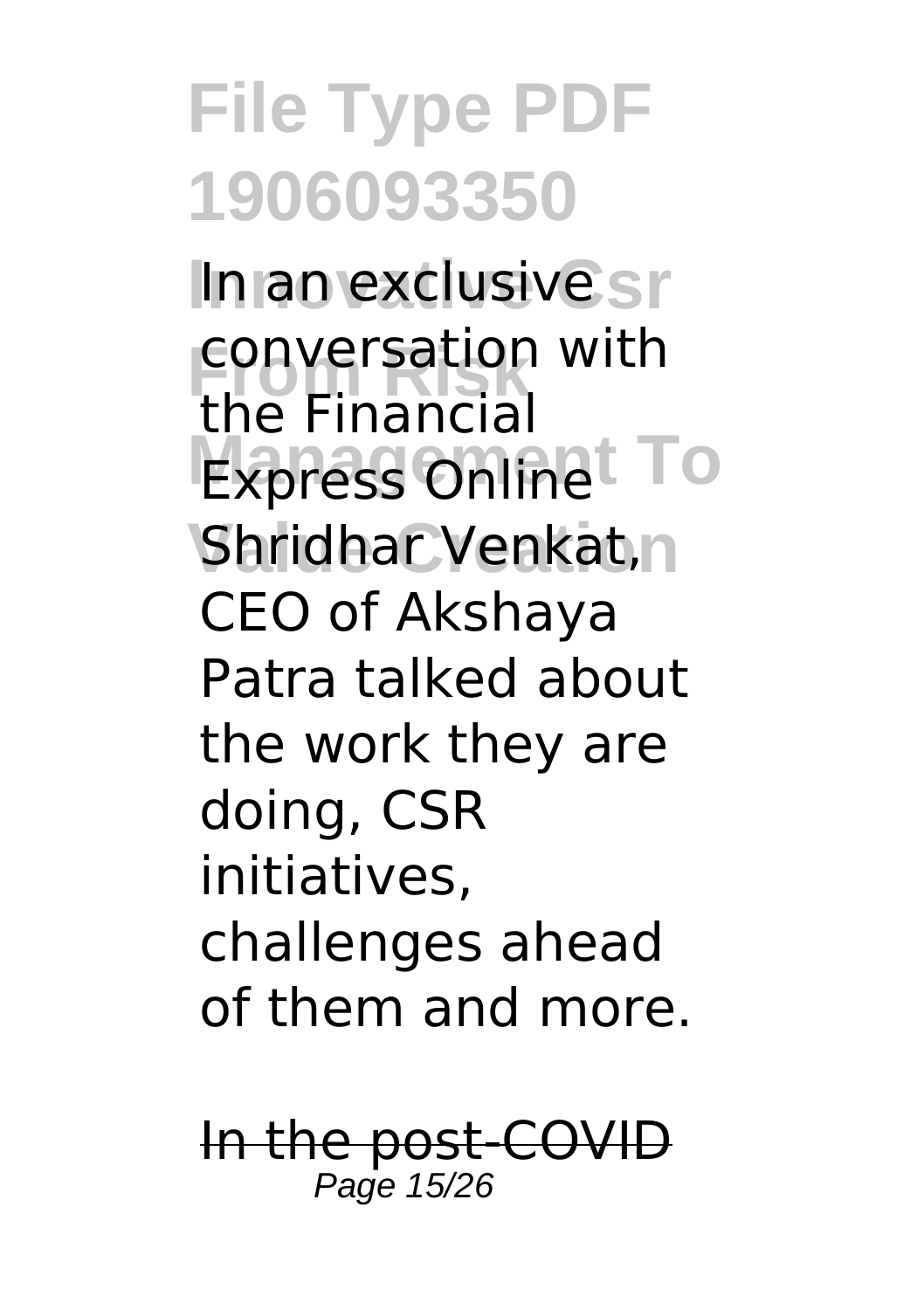world, role of CSR will become even more important:

**Management To** Shridhar Venkat,

**CEO of Akshaya** n

Patra

SCOTTSDALE, AZ / ACCESSWIRE / July 9, 2021 /

Uncommon Giving Corporation, an early-stage fintech company, has been invited to present Page 16/26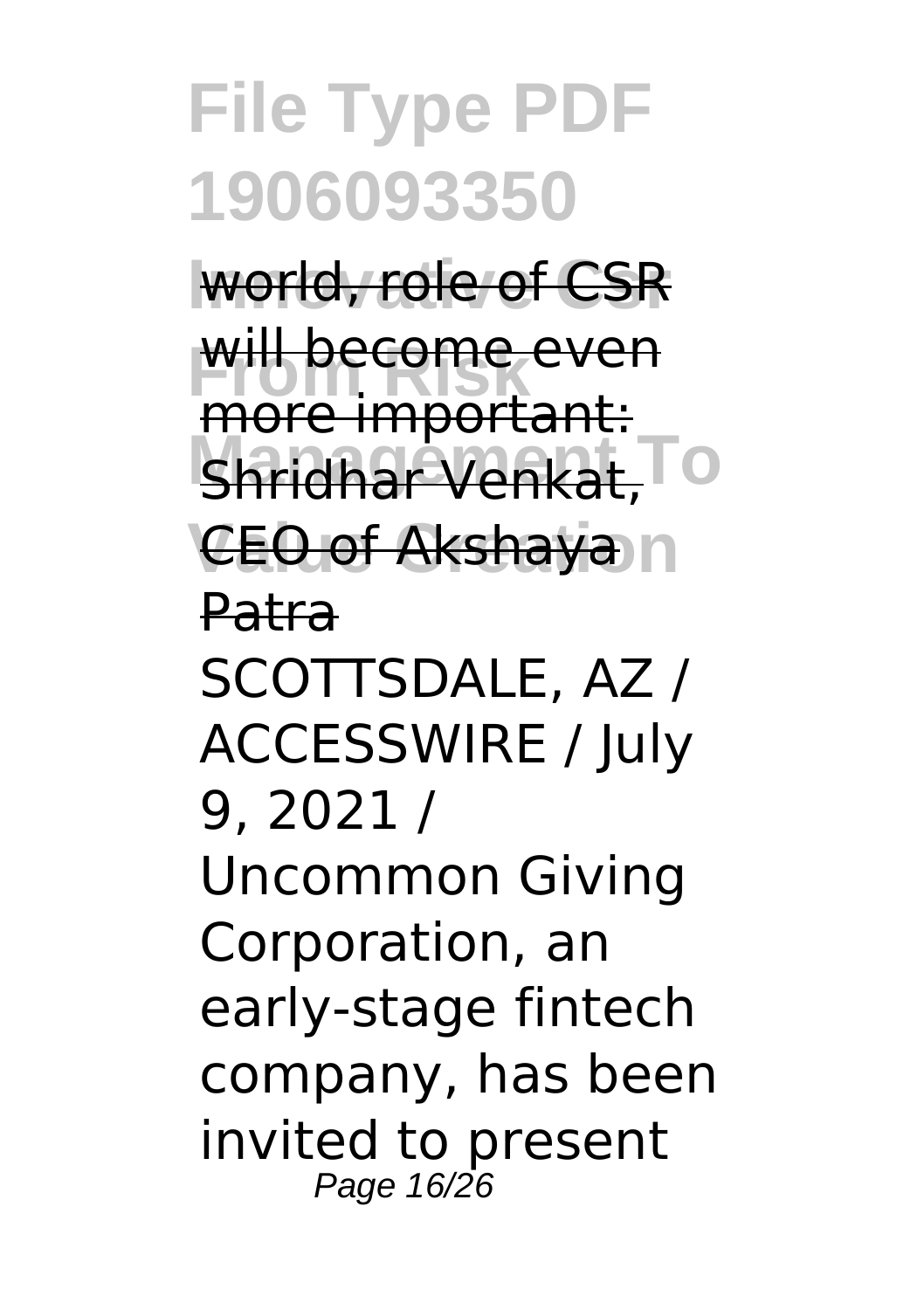lat the Access to r **Giving Virtual** conference, which<sup>o</sup> **Value Creation** Investor

Uncommon Giving Corporation to Present at Access to Giving Virtual ... Al Bawani's CEO shares how Saudi Arabia's "unparalleled" Page 17/26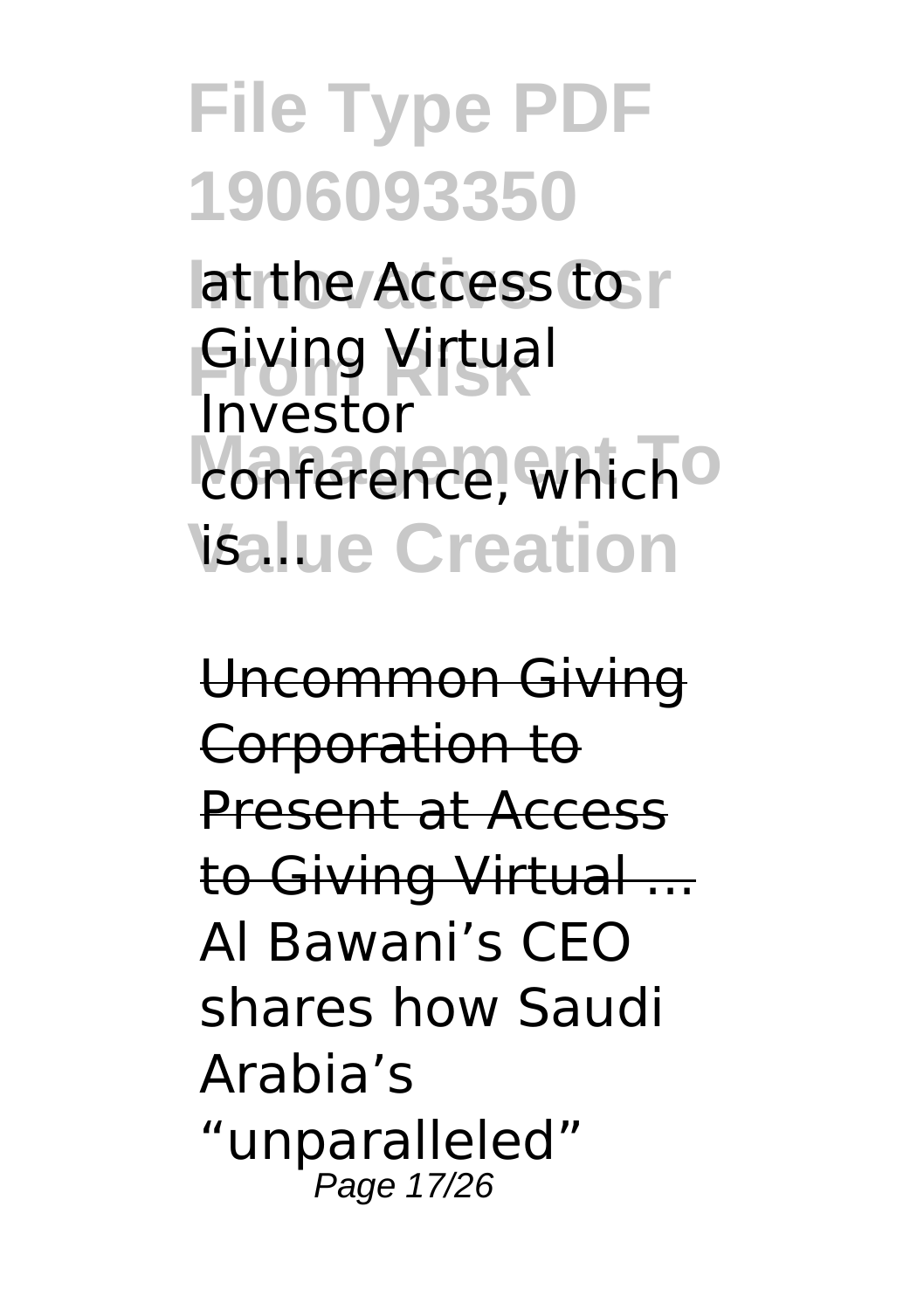**potential will Csr** enable it to<br>become a "touristic hotspot<sup>"</sup> in the TO *<u>future.Creation</u>* enable it to

"The most important success factor in a construction company is the people" who also oversees Corporate Social Page 18/26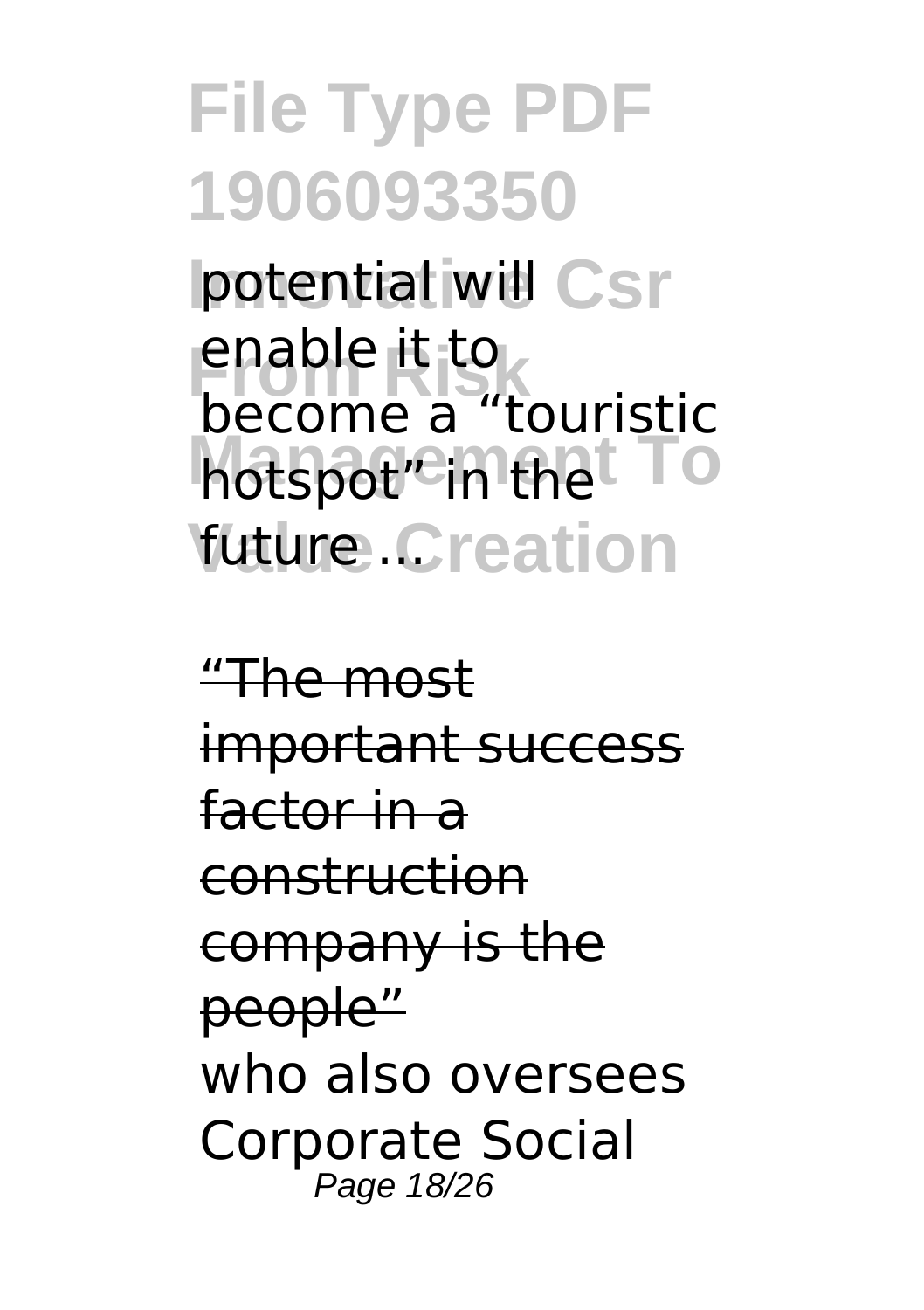**Responsibility and Sustainability at** stated that "We To put our clients first Advans Nigeria by creating innovative financial solutions to suit underserved ...

Advans Nigeria partners LUTH, celebrates world blood donor day Page 19/26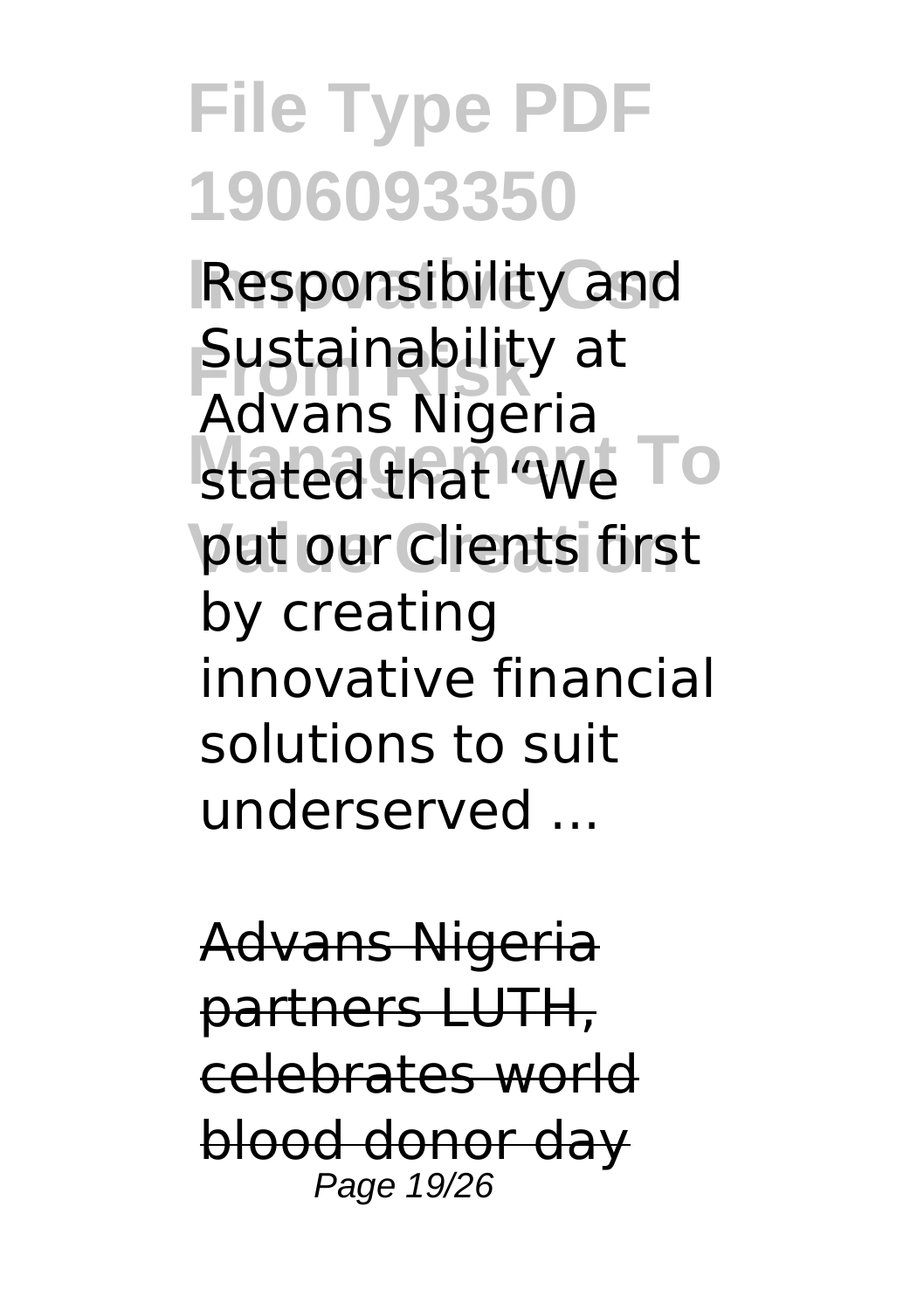**ICHICAGO--(BUSINE From Risk** SS WIRE)--Exelon the release of its<sup>To</sup> **2020 Corporate** today announced **Sustainability** Report (CSR), which highlights ... and communities through innovative energy technologies, new

...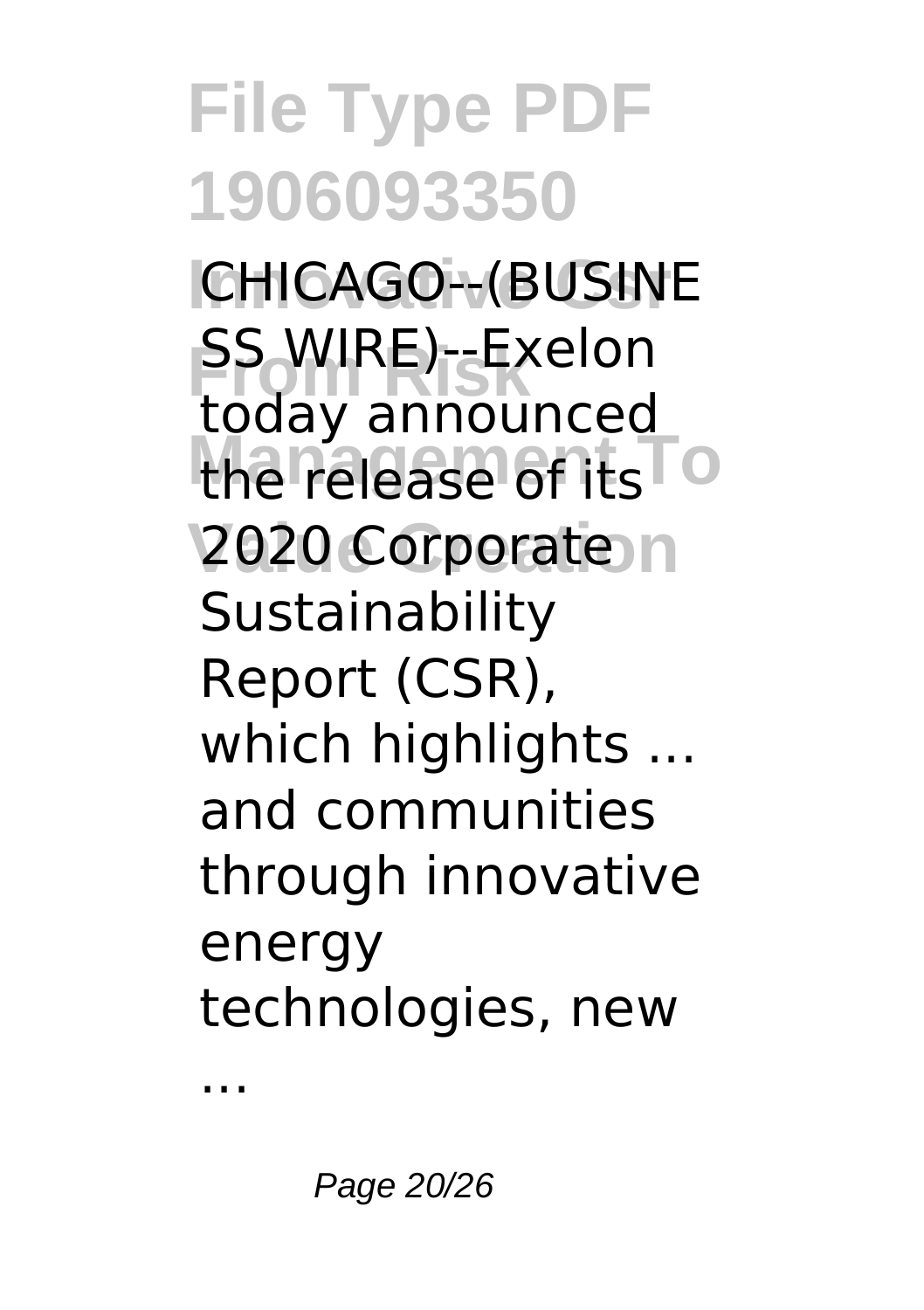**File Type PDF 1906093350 Exelonative Csr Sustainability Efforts to Create a<sup>o</sup> Cleaner, More**ion Report Highlights Equitable Future collaborated in a unique association to establish a Material Recovery Facility or a Dry Waste Collection Center in the Heart of East Delhi as a Page 21/26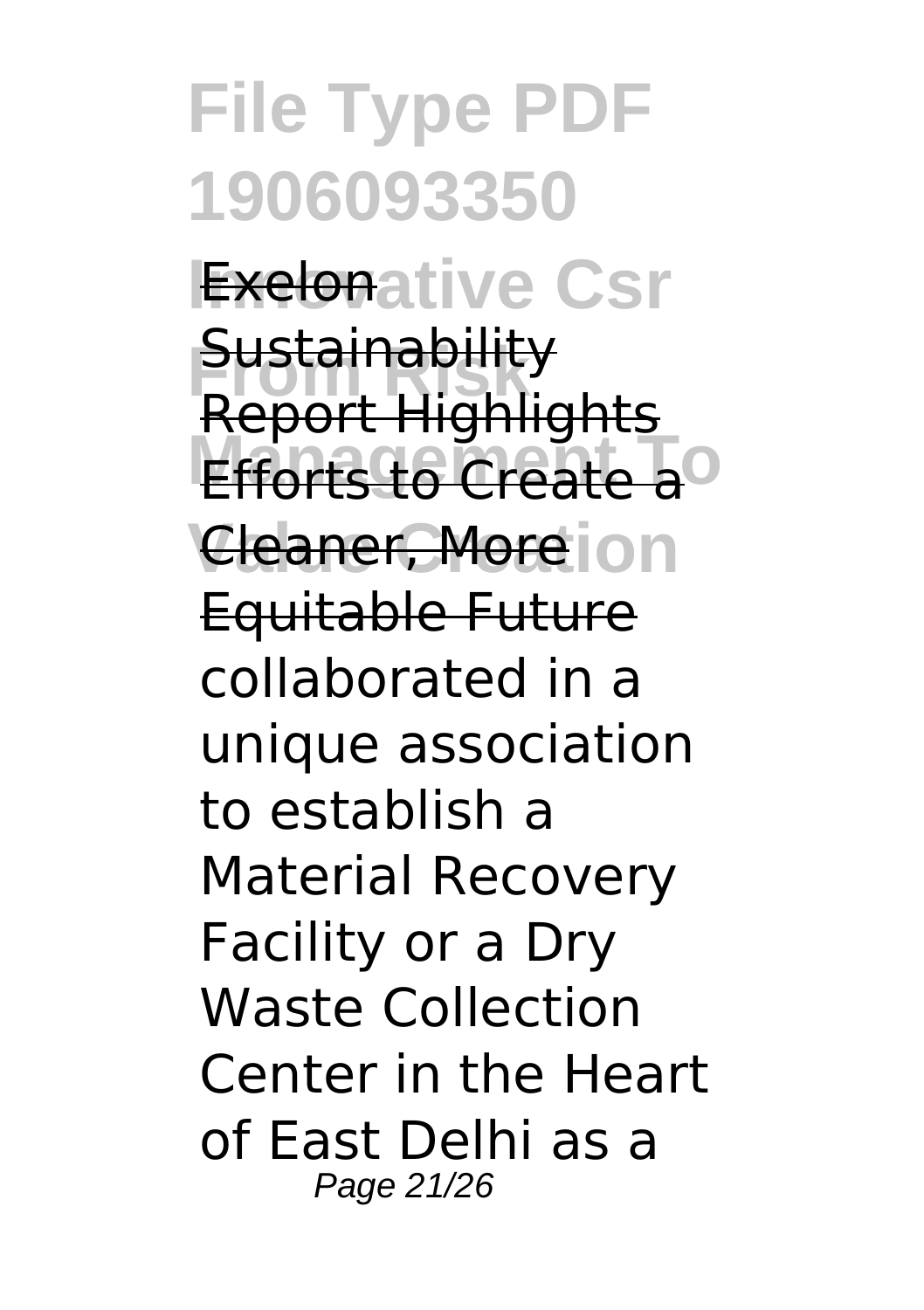part of SBI-Card's **ESR Initiatives. The Management To** facility ...

**Value Creation** EDMC inaugurates Material Recovery Facility in Shahdara South Zone The company also received 'The Corporate Social Responsibility Excellence award' and the 'Telecoms Page 22/26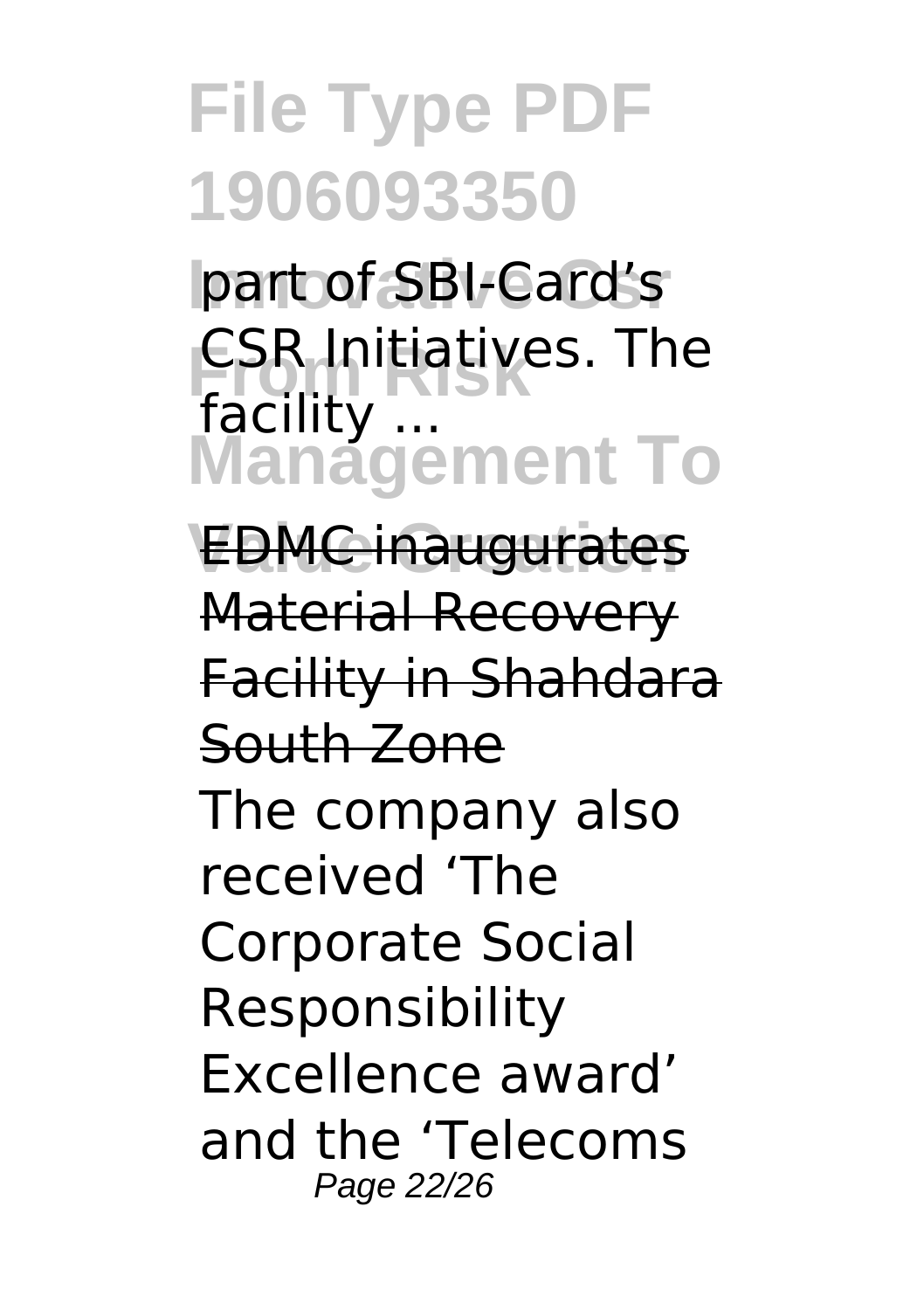**Facility Excellence** award'. Receiving **Manager for Security Risk Lion** the awards, the

MTN Ghana recognised for its outstanding contributions to sustainable development Keeping in view of the need, Page 23/26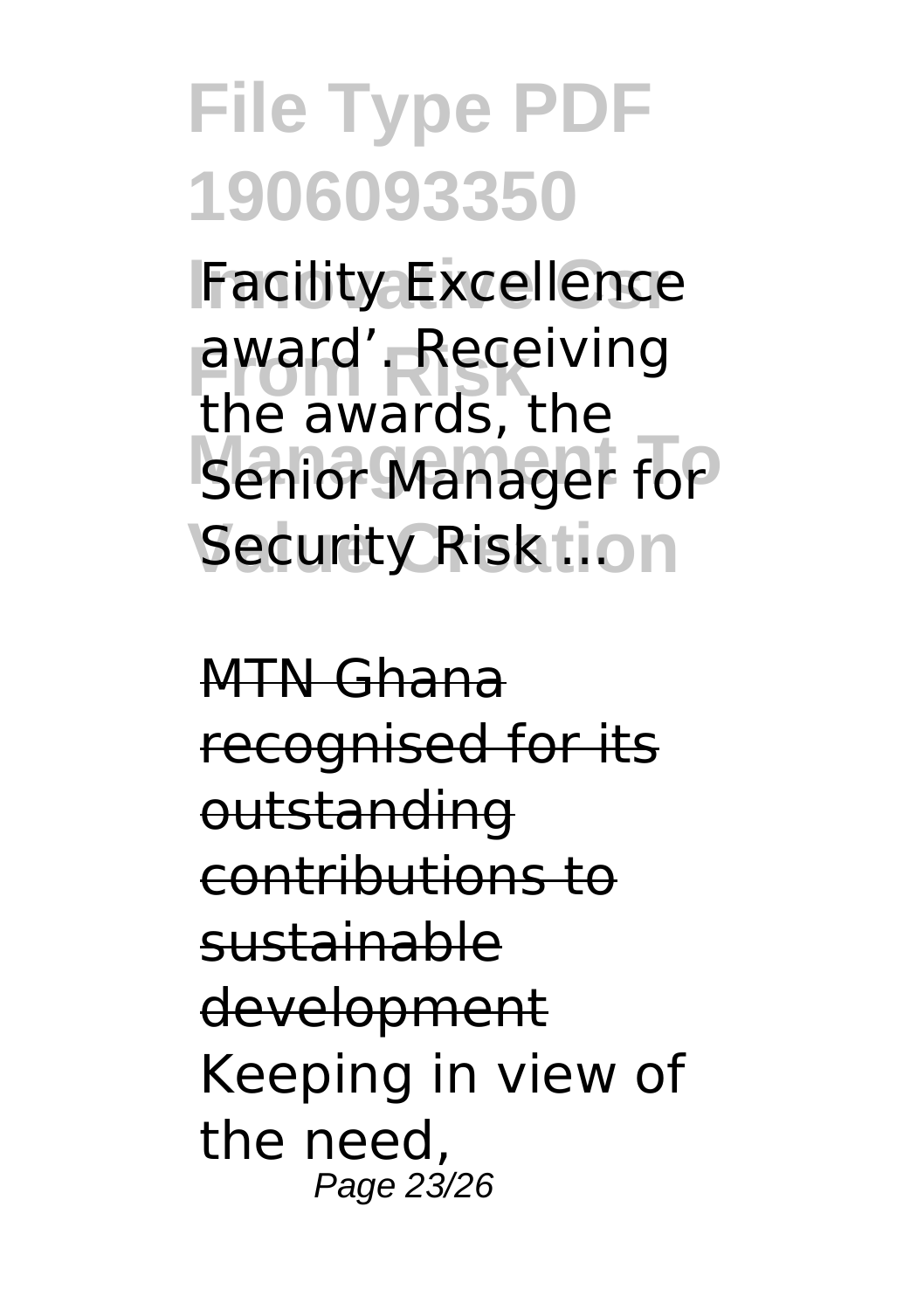linnovative modular hospitals came ... actively working To towards securing of PSA has been Corporate Social Responsibility (CSR) support to implement these projects ...

India begins 'Extension of Hospitals' project Page 24/26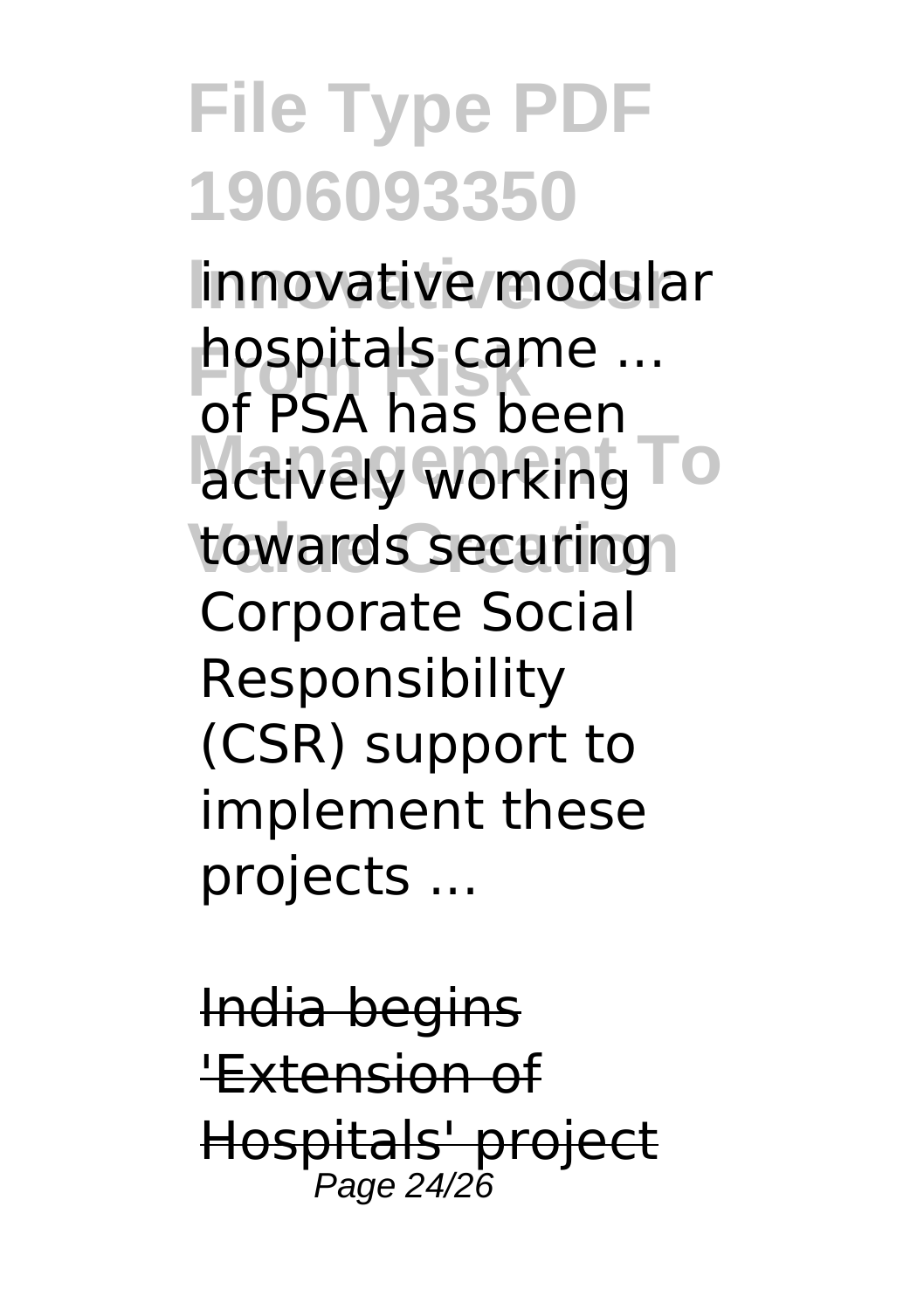**to fight Covid** Csr CSR roadmap **built the foundation** for GSSC reation 2020-2023 and transformation by implementing three key pillars: Digitalization (process), Commercial Management Group (risk) and Supply Chain Page 25/26